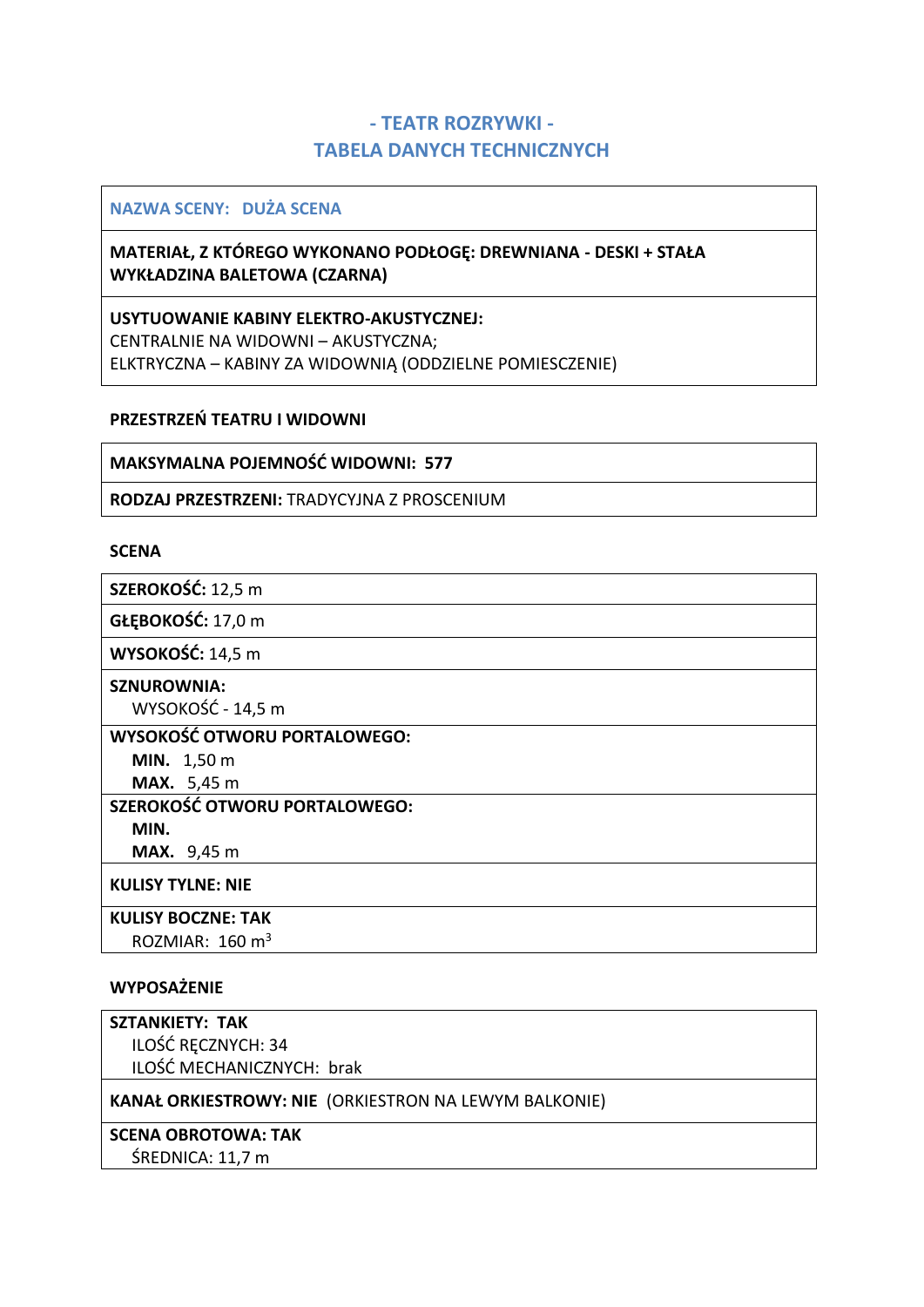### **ZAPADNIA SCENICZNA: NIE**

#### **PODSCENIE: TAK**

#### **OBWODY ELEKTRYCZNE:**

ILOŚĆ REGULOWANYCH: 220 ILOŚĆ NIEREGULOWANYCH: 6

**KURTYNA: TAK** | **NIEPALNA: TAK** | **GŁÓWNA KURTYNA: TAK**

**PODESTY: TAK**

I**NNE INFORMACJE**

**SPRZĘT DO TŁUMACZEŃ SYMULTANICZNYCH: TAK**

**SPRZĘT DO NAPISÓW: NIE**

**DOSTĘPNOŚĆ DLA NIEPEŁNOSPRAWNYCH: TAK**

**GARDEROBY: 6** DAMSKICH: 3 MĘSKICH: 3

**BUFET: TAK** 

**POMIESZCZENIE DO CHARAKTERYZACJI: 1**

## **TEATR ROZRYWKI**

**NAZWA SCENY: MAŁA SCENA**

**MATERIAŁ, Z KTÓREGO WYKONANO PODŁOGĘ:** DREWNIANA

**USYTUOWANIE KABINY ELEKTRO-AKUSTYCZNEJ:** NAD WIDOWNIĄ

**PRZESTRZEŃ TEATRU I WIDOWNI**

**MAKSYMALNA POJEMNOŚĆ WIDOWNI: 100**

**RODZAJ PRZESTRZEN:** PRZESTRZEŃ OTWARTA

**SCENA**

**SZEROKOŚĆ:** 6,30 m

**GŁĘBOKOŚĆ:** 8,0 m

**WYSOKOŚĆ:** 4,60 m